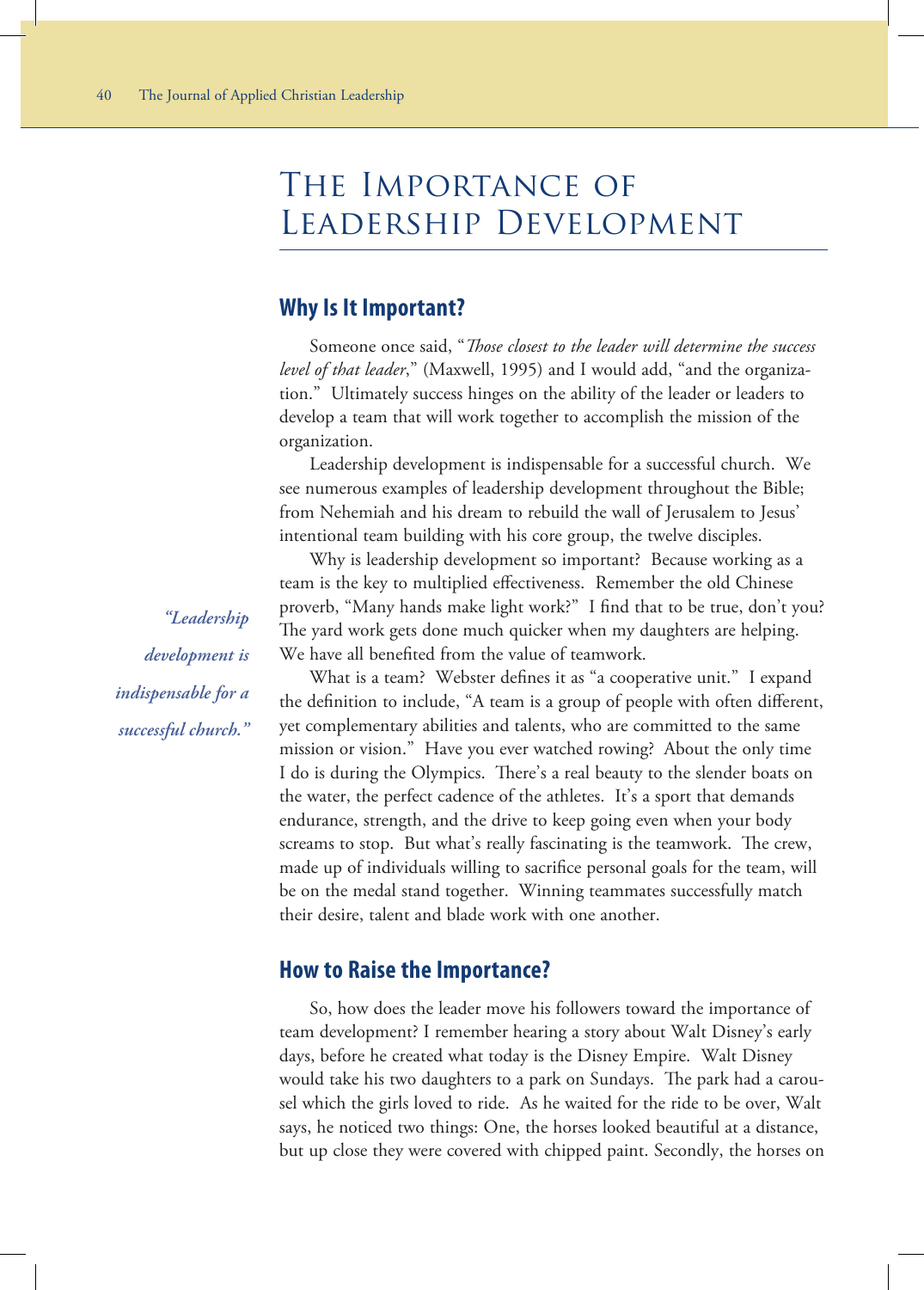the outside went up and down, but the inside ones did not. From this, he literally conceived Disneyland and what it would look like, summing it up in one sentence, "No chipped paint, all horses jump." A leader like Walt Disney must have the ability to see the possibilities before they become obvious. This is a foundational component of leadership. Leadership development requires vision.

One day I finally realized that leadership development was not going to happen on its own and that it would only happen if it became a priority to me, the pastor, the point leader of the church. I would have to have a vision for it and be able to communicate that vision with others passionately and effectively.

This is why leadership development rarely happens in a church. The pastor and others in leadership positions are driven by immediate needs and never seem to have the time to put into it. There is always the next sermon to prepare, hospital visits to make, Bible studies to give, phone calls to return, counsel to give, conflicts to resolve, etc. Leadership in local churches may not have learned to effectively communicate the vision God has placed in their hearts with those they lead.

I am still in the process of learning how to best communicate the value of leadership development with others. I have found one of the best ways is to ask questions. A question I ask my leaders to wrestle with is simply "Is leadership development important?" If they have any background with the game of football, I use the following illustration. I ask them what the game might look like if just the coach or quarterback lined up against the other team's eleven players. Not a pretty sight! The leader will never be able to succeed if he goes at it alone. This illustration leaves a clear picture in the minds of those I lead. From there, I tell them this is why I have decided that developing leaders must be a priority

# **How to Develop Leaders**

How does it happen? How does a leader begin to develop other leaders in his or her organization? The first thing any good leader does is learn to detect leadership potential in others. Think about it. When was the first time someone noticed something in you that led them to believe you could be more than you were? How did they do this? How did they extend the invitation? Learn from others methods to assess potential leaders.

Second, it is important to invest in them! What do I mean by invest? Spend time with them. When someone invests in us, we start to develop. Investing includes things like taking time to teach them, nurture them, confront them, motivate them, and inspire them.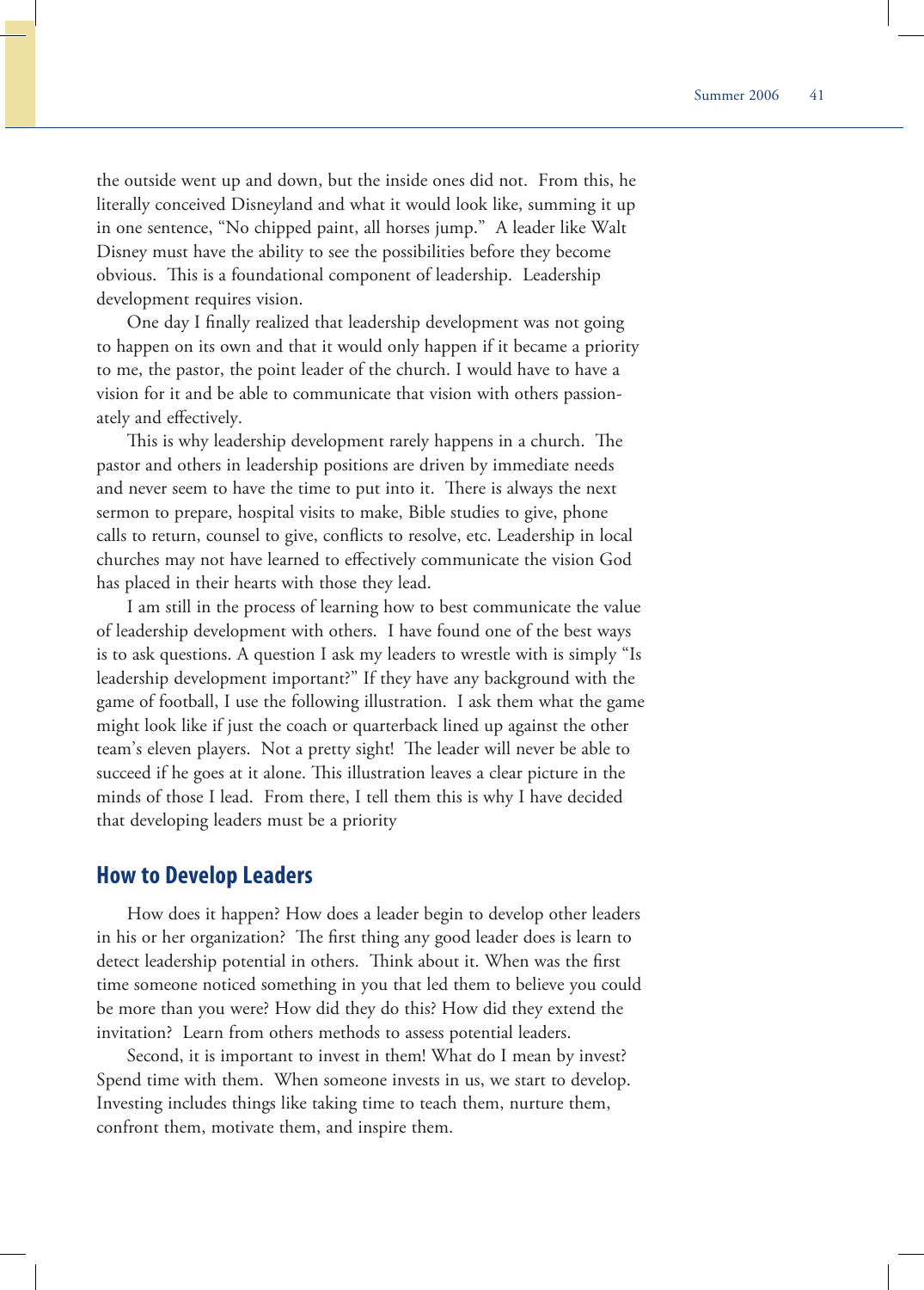Every person needs a model. I think back to an early model of mine. I remember watching his unflappable nature, how he never seemed to get angry, especially in confrontations. That amazed me! It is something that has stuck with me for a long time. Even today, I think of those experiences and the value of maintaining my cool every time I get in a volatile situation.

Every person also needs a mentor, someone who will take the time to teach and explain. I remember one of my mentors teaching me the value of listening to people, really listening, and then responding. He also taught me the importance of honoring those who poured time, energy, and resources into our development.

Leadership development is a process. It must be tailored to meet the organization and its unique mission and goals to be successful. As the leader, I must plan for leadership development.

In my church, the first step of planning was to examine what was currently in place. That meant measuring what was happening. Here are some questions we asked:

Does the church currently have an organized plan for developing people?

What are the benefits the church would receive from having an effective leadership development program?

What are and have been the effects of not having one?

How much time, energy, and money are we willing to invest to develop one?

 After deciding to make leadership development an intentional goal for our organization, the next step was to begin identifying characteristics of people we wanted to develop. Jim Collins talks about the importance of having the right people "on the bus." Here's what he says:

First, you begin with 'who,' rather than 'what,' you can more easily adapt to a changing world. If people join the bus primarily because where it is going, what happens if you get ten miles down the road and you need to change direction? Second, if you have the right people on the bus, the problem of how to motivate them goes away. Third, if you have the wrong people it doesn't matter…you still won't have a great company. Great vision without great people is irrelevant. (Collins 2001)

In other words, the people you surround yourself with determine the success of the organization. Having the right people involved in leadership development and leadership positions will affect the direction of the organization and ability to create a culture of growth and development. Every organization has a unique culture. A leader must understand that culture before being able to effectively integrate leadership development into that culture.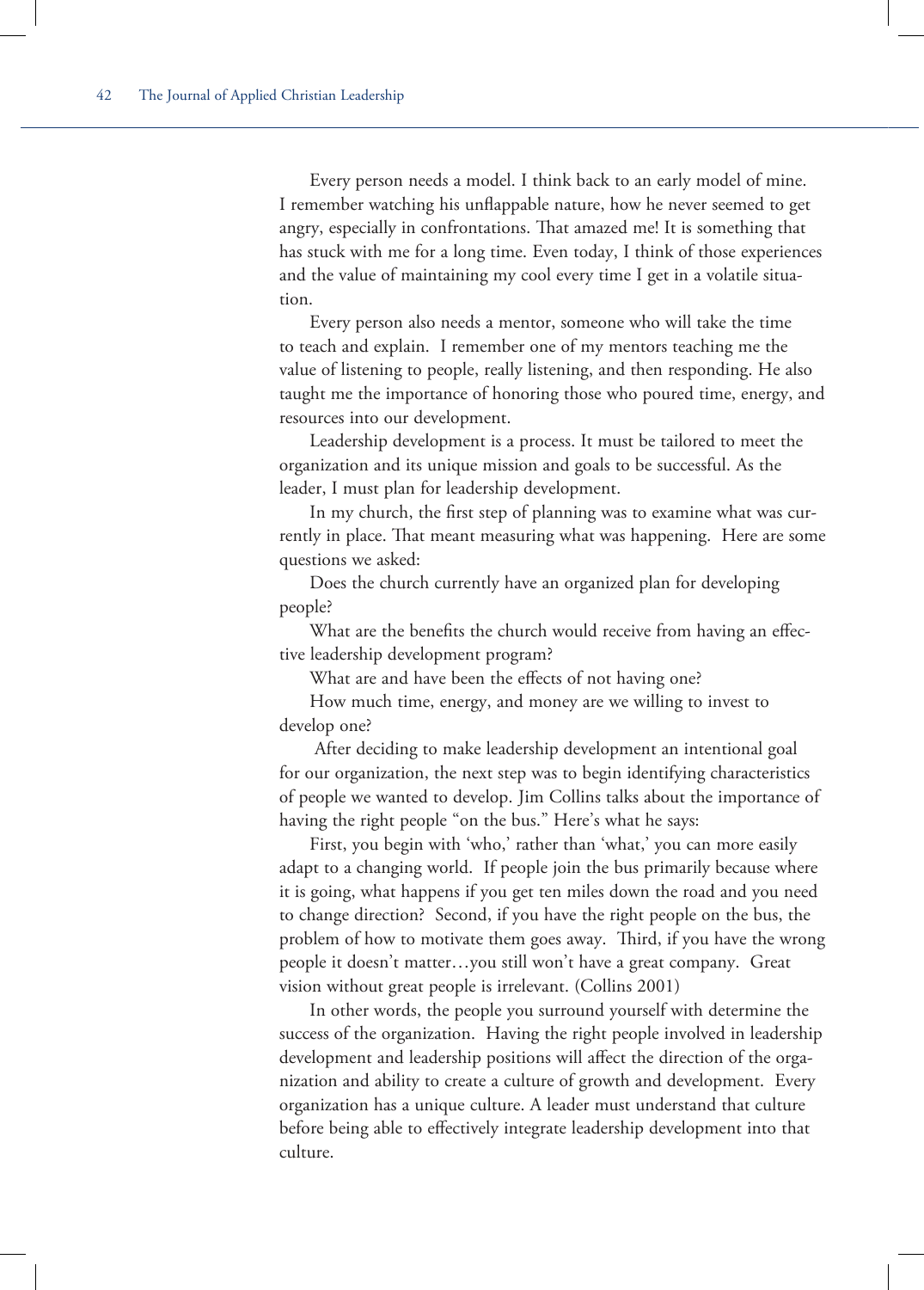Once you have created a plan of how you want to develop your leaders and what "success" looks like, you must start implementing the program. Start small, with one or two people. This will allow you to work out the bugs inconspicuously. There are different ways to begin the program but specific leadership training events and mentoring are the two I use most. The training events include:

learning how to communicate effectively learning conflict resolution skills team building exercises relating to different personality styles time management the importance of a good attitude

Training events are no match for the importance of coaching or mentoring. All of the top professional and Olympic athletes recognize the importance of a personal coach to help them reach peak performance. The same holds true when it comes to training church leaders.

Jim Loehr reminds us that the development of others requires that we focus on their whole life, not just their "work" life. We must help each person understand that their growth and development must be experienced in every area of life. Look at what Loehr says:

Full engagement requires drawing on four separate but related sources of energy: Physical, emotional, mental, and spiritual. If growth and development take place from the bottom up--from physical to emotional to mental to spiritual--change is powered from the top down. (Loehr 2003)

That means that the team cannot be fully committed or focused unless all four areas of their life are aligned to a purpose that really matters.

A mentor or coach provides other leaders with the one-on-one attention needed to help take them to the next level quickly. Many leaders have some natural tendencies: they train others how they were trained, they try to motivate others according to how they are motivated, and they tend to miss-direct their energies. It is important to have a plan all can follow so that the organization moves ahead on the same page.

At some point it will be important to promote leadership development. The best time to roll it out may be after refining it as you work with a few leaders. Have those that have been involved share publicly a success story. If others can share their excitement and tell of their experience and success, they can build momentum to the program and add others willing to grow. Be careful to point out that the goal is to do our best. Use your leaders to coach others and consider bringing in an outside person to help your leaders coach others more effectively.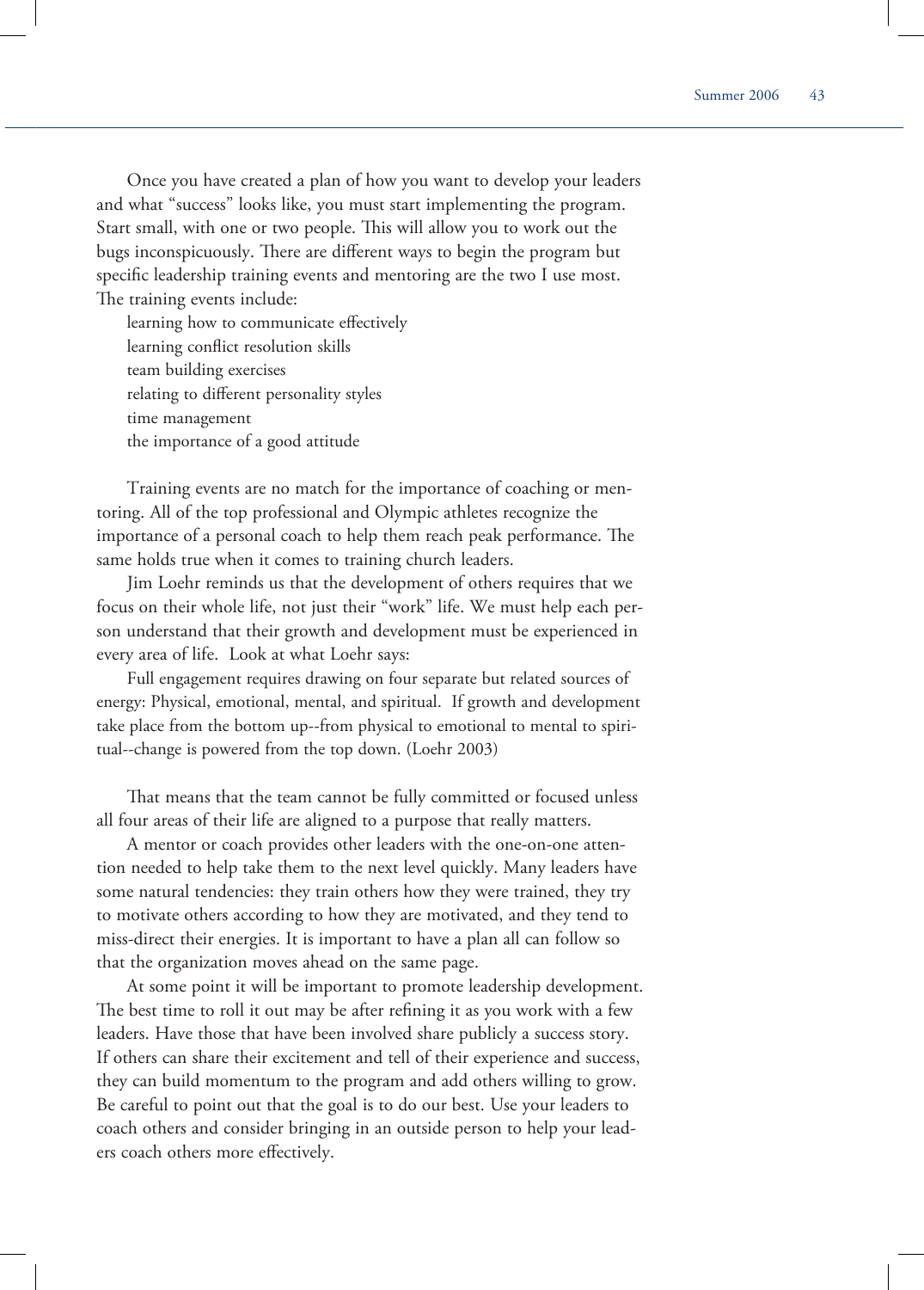# **Questions for Potential Leaders**

When I arrived at my church, I went to the leaders and introduced the idea of leadership development. Here are some of the questions I asked in our meeting, followed by my answer to the original question (after they had a chance to respond):

**Question #1** – "Is leadership development necessary in a church?"

**Answer** – Romans 12:8 says that if you are in a position of leadership that you ought to do your best to lead diligently. It is each person's responsibility to faithfully steward this gift.

On a personal note, for years I thought shepherding and teaching were most important to the growth of the church. About ten years ago I began to realize I needed to grow my leadership and that leadership and leadership development were the keys to maximizing the influence of our organization.

**Question #2** –"When did you realize the importance of leadership development and what did you do to grow in the area of leadership?"

**Answer** – Almost all had never intentionally attempted to develop their leadership.

I shared with them that the formal education I received did not address this need very well. Most of it had come informally from a model, a mentor, or from other leaders who poured their life into me and provided opportunities. I also surrounded myself with other leaders, not teachers, but leaders, those who were leading something. Finally, self development through reading all I could on the subject of leadership, attending workshops and training events on leadership and leadership development, and by leading and developing others myself—all these contributed to an informal process of my own leadership development.

**Question #3** –"Why isn't more leadership development happening in churches today?"

**Answer** – One, many do not see the need or importance. Two, the urgent demands cause leaders to be reactive instead proactive, consequentially leadership development falls by the wayside.

**Question #4** – "Can anyone lead? How do you identify those with leadership potential? Do we want to allow anyone to lead?"

**Answer** – No, they must have the right attitude, they must have energy, intelligence, people skills, character, influence, communication skills, etc.

These are the things I look for in potential leaders. As a pastor, I am constantly on the lookout for potential leaders. I believe the more leaders in an organization, the more successful it will be. But, above all, I value attitude. To me, attitude is more important than ability.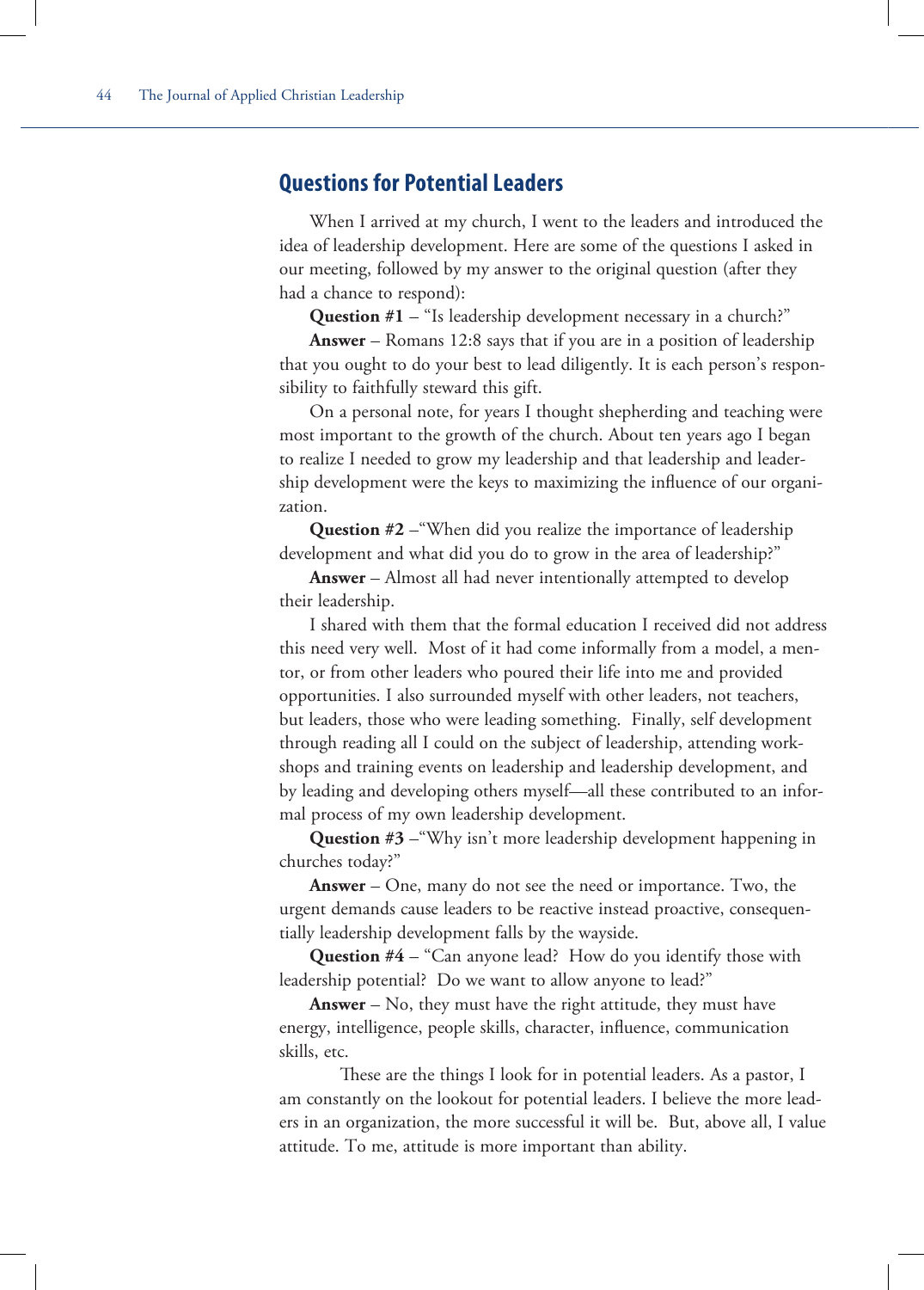**Question #5** – "How do you look for someone to mentor?"

**Answer** – I look for three things: character, attitude, and capacity.

How do I discover this? I want them around me so I can see if they have the character, attitude, and capacity; things like people skills and the intelligence needed. Next, I give them something to do. This initial test gives me a pretty good sense if I can continue pouring time and energy in this person as a leader.

In looking for leaders, beware of character flaws. Some examples of what to look for include truth telling, energy, bias for action, etc.

Who has influence over others? Who impacts the room? Leaders persuade and influence others. I try to assess their bandwidth, the wider the better. What do I mean by bandwidth? Bandwidth is the ability to influence and lead different groups of people. Some people have people skills along a certain bandwidth only (i.e., people of the same age, same economic level, same culture, etc.).

**Question #6** – "Where and how do you mentor?"

**Answer** – My practice is most often informal. I try to use time wisely, such as in the car while taking them with me on a visit.

Mentoring is not only about time, but energy. We usually undervalue the importance of our physical, emotional, and relational health. Each person has a well of emotional, physical, mental, and spiritual energy. I ask, "How deep is that well? What is keeping you from where you want to be, from your desired destination?" We often minimize the importance of renewal.

Great leadership mobilizes, focuses, and renews energy. Renewal is so important! We must manage energy not time. Growth in your life will follow whatever you give your energy to. Time is a tool. Where do you invest your time? Energy? In the past, you worked until dark, then you read by candlelight, or spent time with the family. Today, you have email, faxes, Blackberry's, that keep us working. We give life to whatever we give our energy to. Are you taking care of you? Physically? Emotionally? Mentally? Spiritually? What are you watering. I can't give what I don't have. (Groppel 1999)

**Question #7** – "Have you ever made a mistake in choosing a potential leader to develop and how did you handle it?"

**Answer** – Two things I have learned is you have to "right size" the challenges you give others by giving escalating responsibilities. You have to evaluate capacity. Secondly, you have to be willing to make the tough call. I had someone once ask me, "Tell me one thing I did wrong." They didn't understand they did not have the capacity to go where we needed to go. This is gut check time. You will either pay the price now or later. Again this highlights the importance of having the right people on the bus.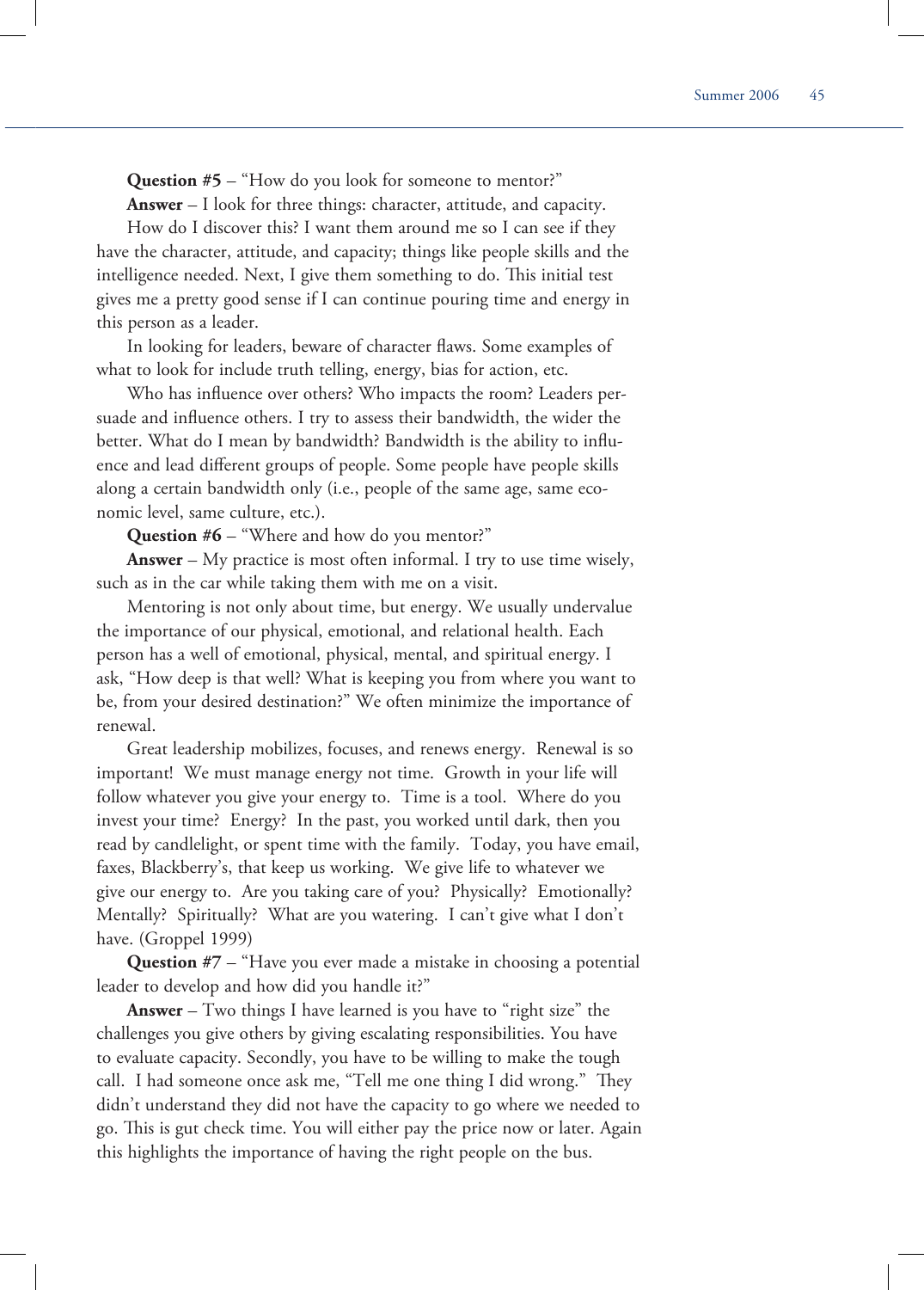**Question #8** – "What if leadership is not my gift?"

**Answer** - Do all you can to intentionally grow your leadership ability, read all you can about leadership, surround yourself with other leaders, steward the gifts you have, practice leading and developing.

The reality is that if you lead, certain leadership functions must happen: problem solving, vision casting, being a change agent, team building and development, inspiration and motivation, strategic planning. The question is, "Will those things happen better if there is a team in place to assist you?"

**Question #9** – "On a scale of one to ten, where are you in your leadership?"

**Answer** – No matter the answer (since no one is at a ten) to this last question, I follow, "What are you doing to close the gap? What are you doing to develop it?"

Then, we ask each person selected to answer the following self assessment questions. We chose questions in areas of primary importance to us.

Thankfulness. How often do you express thankfulness to God and others? How?

Gentleness. Are you prone to angry bursts? Are you open to criticism, or do you get defensive when you are corrected or rebuked? Do you have a teachable spirit?

Spiritual intimacy. Is it your routine to spend time alone with God in prayer and study? Do you hunger to be more Christ-like and take your spiritual growth seriously?

Boldness. Are you able to take risks for God? To move outside of your comfort zone?

Compassion. Do you look for opportunities to help the less fortunate?

Trust. Is your life one of simple reliance on God? Or, do you worry and fret about the future?

Perseverance. Do you hang in there when things get tough? Or, do you give up easily?

Forgiveness. Is there someone in the church who has hurt you in the past? Do you still hold resentment, bitterness, or a grudge? Have you fully forgiven them?

Giving. Are you faithful in your giving of tithes and offerings to the local church? Do you show your trust in God to provide by giving Him the first fruits of your labor?

Balance. Do you control the amount of time at work or pleasure? Do you allow it to take away from time with your family?

Taking every opportunity to remind people of the goal, to teach and cast vision, to maintain values as a high priority are all key components of leadership development. This teaching needs to happen both formally and